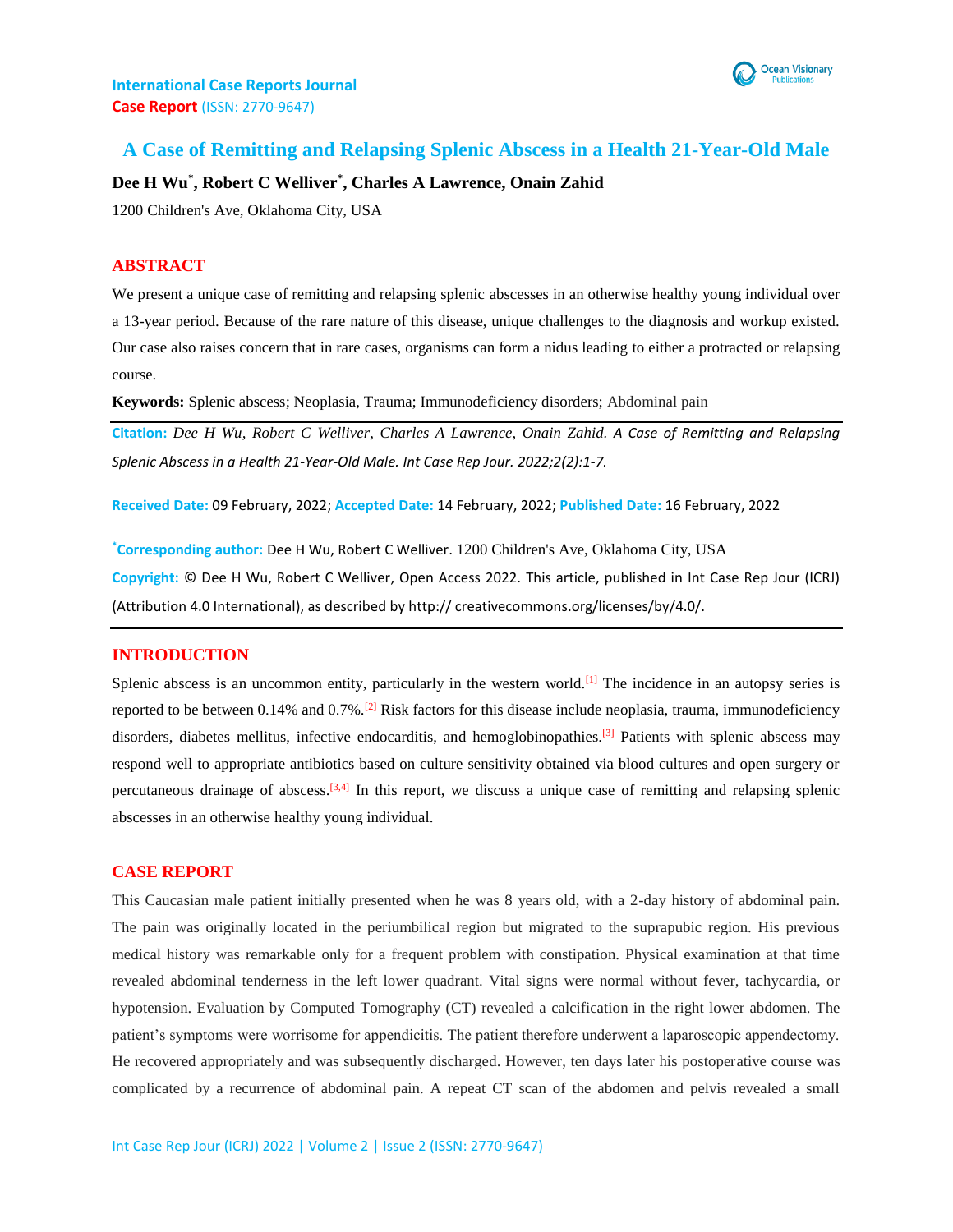

abscess in the region of the liver and a large abscess in the pouch of Douglas (Figure 1). Blood cultures were negative for bacterial species. However, cultures of the abscesses obtained by percutaneous drainage were positive for *Escherichia coli* and Bacteroides species. No splenic abscess was noted at this time (Figure 2). He was treated with vancomycin and claforan intravenously for approximately three weeks and had an uneventful postoperative course.



**Figure 1:** A computed tomography scan demonstrating abscesses in the pouch of Douglas.



**Figure 2:** A computed tomography scan of the abdomen demonstrating no abscesses affecting the spleen.

When the patient was 13 years old, he presented again with a 3-day history of abdominal pain, fever, chills, loose non-bloody stools, and headache. Physical examination showed left upper quadrant abdominal tenderness. Vital signs were normal. His workup included a repeat CT scan that revealed a low-attenuation area in the spleen that was concerning for infarction or infection (Figure 3). An extensive workup that included blood cultures for infection and tests for hypercoagulability was negative. An echocardiogram for endocarditis was negative. The patient was then successfully treated with cephalexin for 6 days, after which he recovered.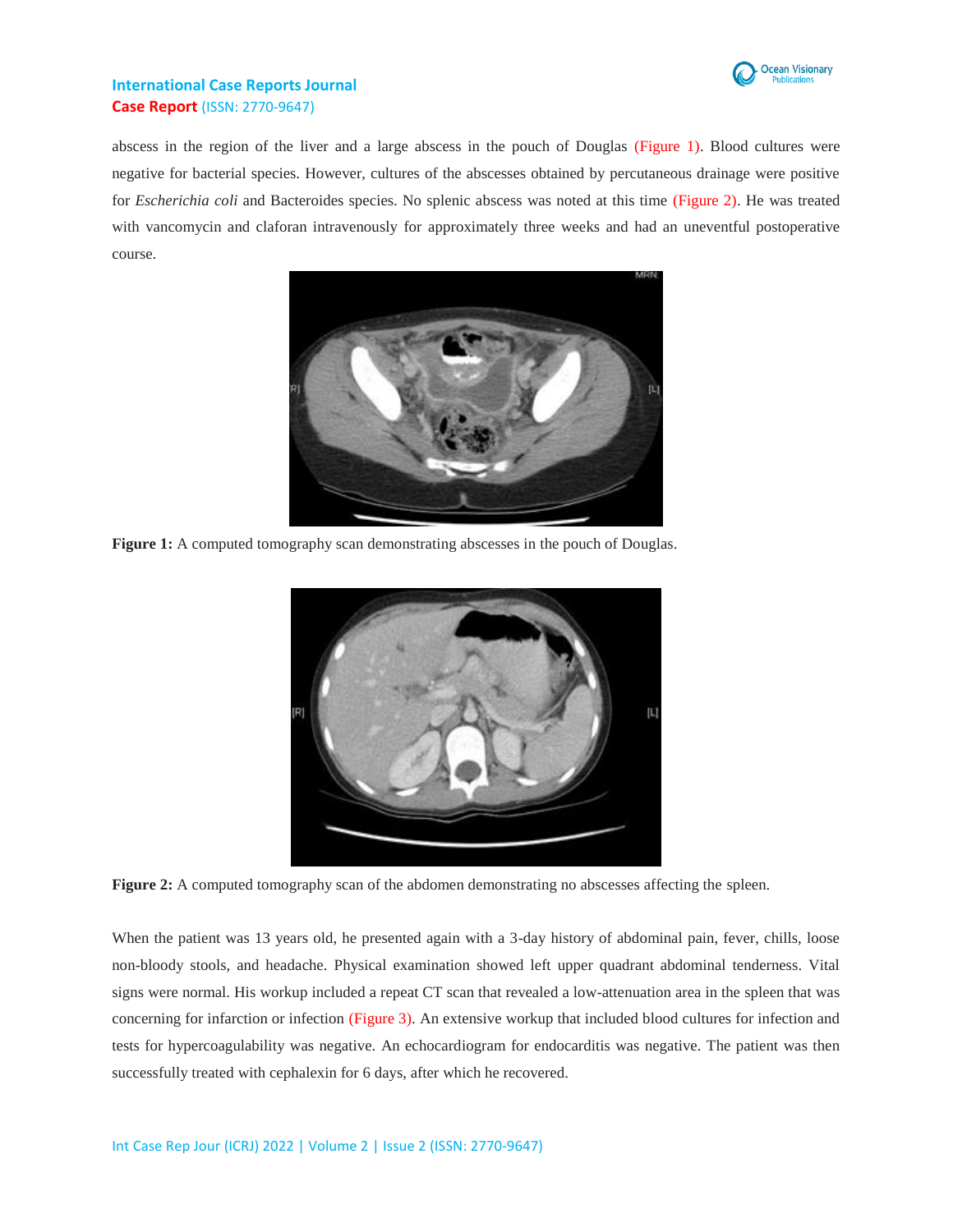



**Figure 3:** A computed tomography scan of the abdomen revealing a low-attenuation area in the spleen.

When he was 16 years old, the patient presented again with a 3-week history of intermittent fevers occurring after a recent trip to Colorado. In addition to intermittent fevers, the patient also reported chills, fatigue, back pain, and headache. During the trip, he had noticed a rash on his left thigh that resolved within 24 hours. Physical examination showed no signs of abdominal tenderness. Vital signs showed no evidence of any abnormalities. Blood cultures were negative. A CT scan of the chest, abdomen, and pelvis was performed, this revealed a non-specific splenic mass. Abdominal ultrasound (US) showed an indeterminate cystic lesion without internal flow. He was tentatively diagnosed with possible Colorado tick fever and treated with doxycycline in an outpatient setting for 16 days. He recovered to normal health.

At 21 years old, the patient presented a final time to our institution with a 2-week history of abdominal pain, nausea, vomiting, diarrhea, chills and fever. Two months prior to this visit, he was diagnosed with serologically confirmed mononucleosis at an outside hospital (VCA  $\text{IgM} = 154.0$ , VCA  $\text{IgG} = 119.0$ ). Physical examination at our institution showed a critically ill-appearing patient with pallor and intense shaking chills lasting for 2-3 minutes, with chattering of his teeth and inability to speak because of muscle tightness generally and including his jaw. There was tenderness to palpation in the upper left quadrant. The spleen tip was not palpable. Blood cultures were eventually negative for growth. A transesophageal echocardiogram looking for endocarditis was also negative. At the patient's earlier visit to the outside hospital, a CT scan was performed. A second reading of that CT was done at our institution, concluding that a 5 cm splenic abscess was present (Figure 4). On the CT, multiple low-density areas in the perisplenic space were noticed. An US-guided drainage procedure was performed, and a culture of the abscess fluid confirmed the presence of *Escherichia coli*. He was initially put on a course of vancomycin and zosyn. His course was complicated by Deep Vein Thrombosis (DVT) and pulmonary embolism. Because of this, the PICC line was removed and the patient was anticoagulated with apixaban. At this stage, an infectious disease specialist recommended switching to Bactrim DS 800/160, with plans to continue this treatment for several months. He eventually achieved a full recovery to baseline health.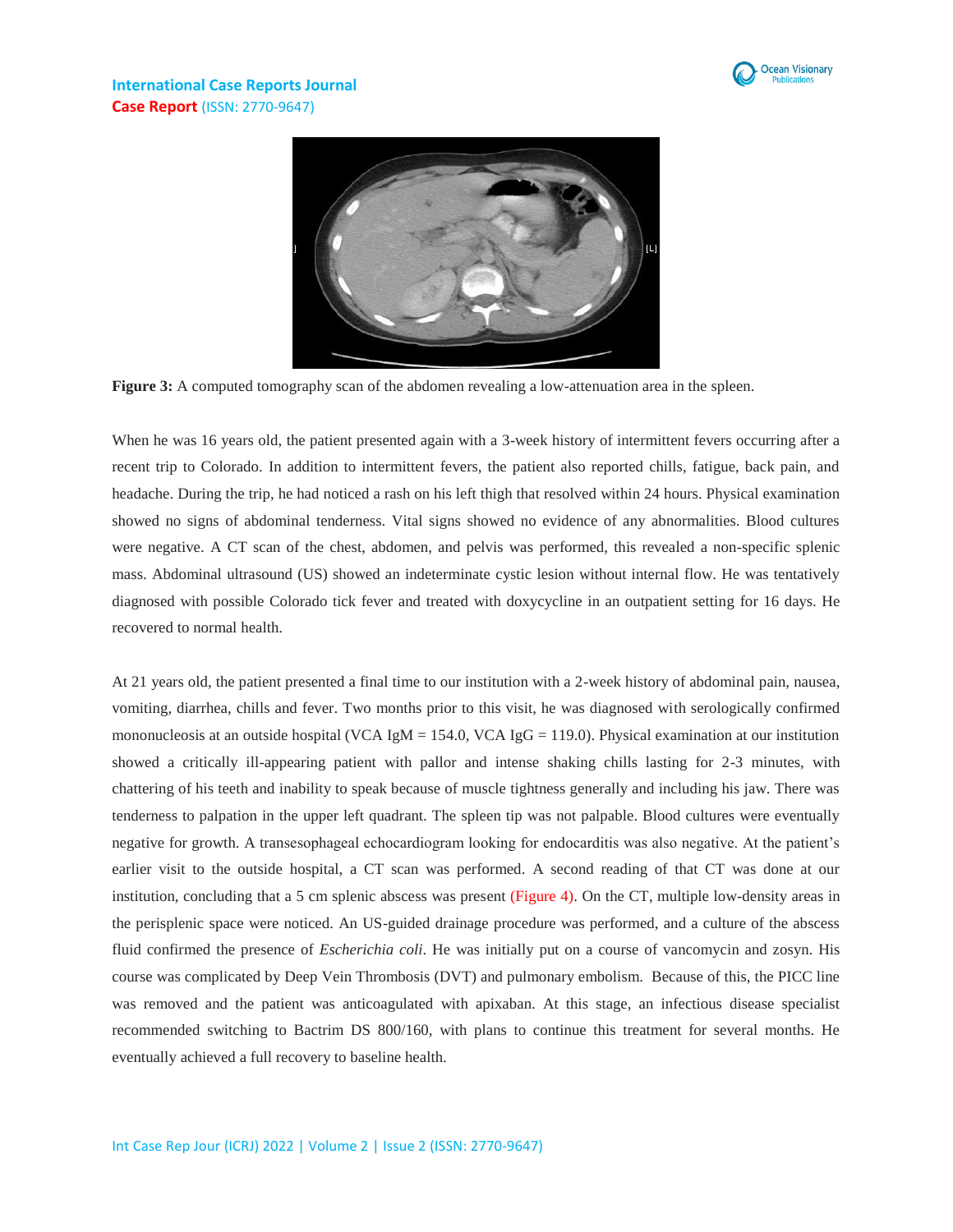



**Figure 4:** A computed tomography scan of the abdomen revealed a 5cm abscess affecting the spleen.

#### **DISCUSSION**

We present a unique case of splenic abscess that apparently followed an unusual course of remittance and relapse over a 13-year period in an otherwise healthy young individual. It seems, at first, unlikely that the appendiceal perforation with contamination of the abdomen and pelvis could have resulted in a lingering process in the abdomen and spleen which presented several years later. Nevertheless, at the time of his presentation with the abscess, this patient had no evidence for hematologic seeding of the spleen (such as endocarditis or a recent septic episode), splenic or systemic malignancy, trauma or a coagulopathy that could have accounted for the formation of an abscess. Because of the formation of a clot on his IV line and subsequent pulmonary emboli, we carried out an extensive evaluation for a clotting disorder at 6 months after his recovery from the abscess. This series of tests indicated no abnormality of coagulation was present. Finally, the serial CT scans over several years indicated the presence of a possible abscess which remained confined until the time of his EBV mononucleosis. We found two articles describing the appearance of a splenic abscess following EBV mononucleosis.<sup>[5,6]</sup> This patient's mononucleosis could have disposed him to the development of a splenic abscess at that time, but that would not explain the presence of the splenic lesion which first appeared after his perforated appendix episode and remained present for years thereafter. We believe the assembled facts are more consistent with the idea that an abscess formed in his spleen during the time of contamination of the abdomen following the appendiceal perforation, either from simultaneous bacteremia or else extension of infection into the spleen from a contiguous abdominal abscess. The occurrence of EBV mononucleosis may have disturbed the architecture of the spleen sufficiently to permit progression of the latent abscess years later.

Splenic abscess is an uncommon disease, especially in developed countries.<sup>[1]</sup> The incidence of this disease in autopsies ranges between  $0.14\%$  and  $0.7\%$ .<sup>[2]</sup> As of 2014, there were fewer than 800 splenic abscess cases reported in the literature.<sup>[2]</sup> Splenic abscess tends to be rare in immunocompetent patients.<sup>[4]</sup> Although they are relatively uncommon among the general populace, splenic abscess has been reported in young and previously healthy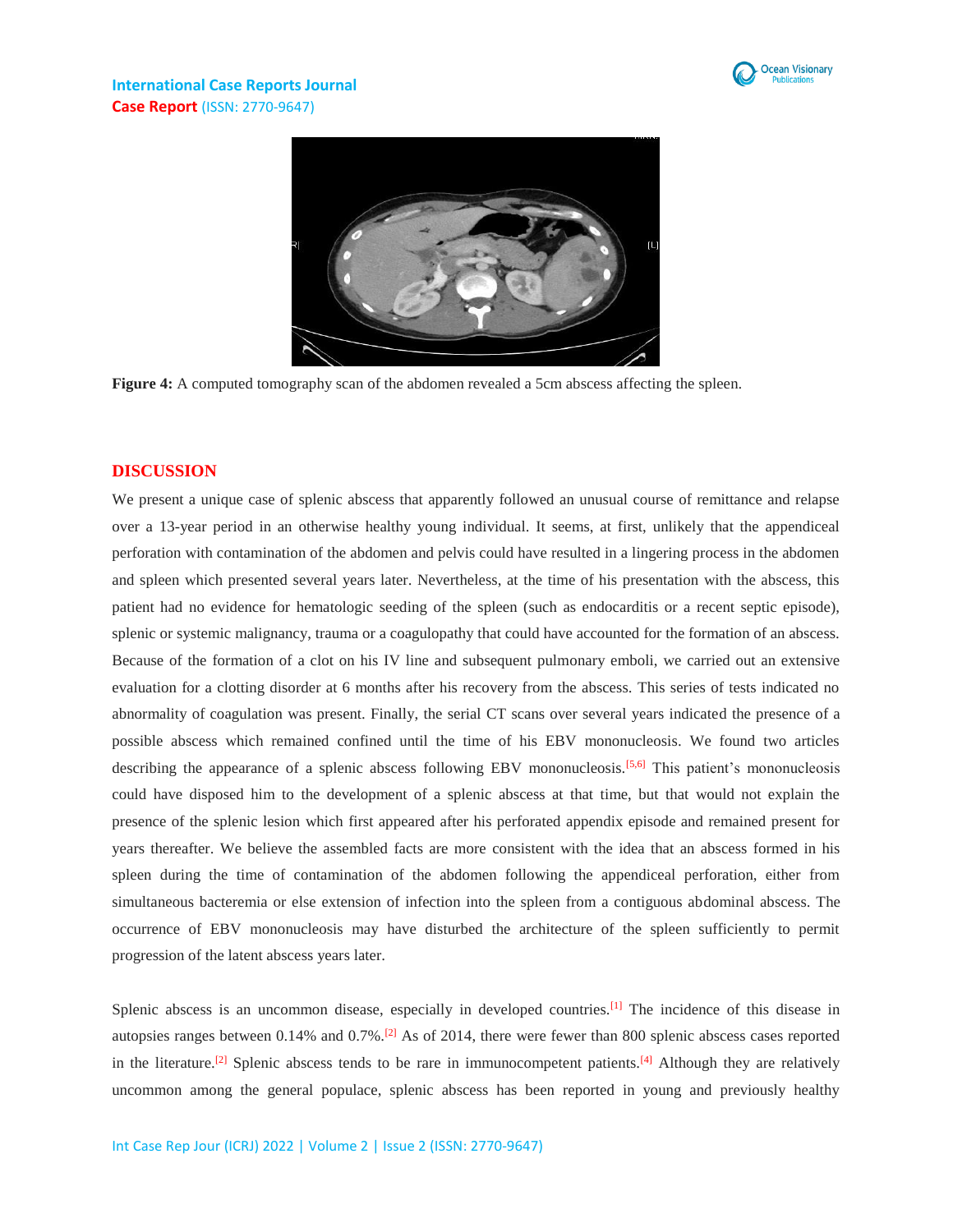

individuals.<sup>[7]</sup> Risk factors for splenic abscess include neoplasia, trauma, immunodeficiency disorders, diabetes mellitus, infective endocarditis, immunosuppressive therapy, and hemoglobinopathies.<sup>[3]</sup> Hemoglobinopathies can lead to infarction within the spleen, which can lead to infection of those areas, producing splenic abscess.<sup>[8]</sup> Cases of contiguous formation of splenic abscess in relation to intra-abdominal infection have also been described.<sup>[7]</sup> The signs and symptoms of splenic abscess can include fever, left upper quadrant pain, chills, splenomegaly, and leukocytosis. [2,7,9,10,11]

However, due to the non-specific nature of the signs and symptoms, a clinical diagnosis of splenic abscess can be difficult even for experienced physicians.<sup>[7,9,12]</sup> For that reason, ultrasound or CT must be used for diagnosis of splenic abscess.<sup>[7,12]</sup> Ultrasound has a sensitivity of 76%.<sup>[13]</sup> However, while larger abscesses are easily detected, smaller ones may be missed.<sup>[7]</sup>Therefore, CT scan is considered the gold standard imaging modality for diagnosis, with a specificity of 90-95% and a sensitivity of 96%.<sup>[13]</sup> When a physician encounters an infectious disease of unknown origin with associated fever and pain or tenderness in the area of the spleen, splenic abscess should be considered, and imaging should be conducted.<sup>[7]</sup> Splenic infarct, hematoma, cysts, and neoplasm are possible differential diagnoses of splenic abscess in US or CT.[8]

Splenic abscess is caused by a diverse range of organisms. Although bacteria are the most common causative organism, the causative agent can also be either amoebic or fungal.<sup>[3,4,14]</sup> While Escherichia coli, Streptococci, and Staphylococcus are reported to be the most common causative agents of splenic abscess, the most common causative organism may vary based on geographic location.<sup>[2,3,9]</sup> For example, in an 11-patient series conducted in the United States, Thanos et al. reported gram-negative bacteria as the most common causative organisms.[15] However, in a 67 patient review conducted in Taiwan by Chang et al., gram-positive bacteria were found to be the most common organism identified.[1] Proper identification using blood cultures or image-guided percutaneous drainage of the abscess is crucial due to the wide range of possible causative organisms.

There is no gold standard treatment for splenic abscess. Splenic abscess can be a very serious problem without adequate treatment and has an overall mortality rate of 12.4%.[14] Current treatment includes antibiotics with splenectomy or open drainage.<sup>[3,9]</sup> However, several recent studies have shown that percutaneous drainage of abscess can be a conservative alternative to splenectomy.<sup>[3,16]</sup> Given the immunological role of the spleen, percutaneous drainage may be the preferred treatment for young adults and children.<sup>[7]</sup> Splenectomy should be considered for patients with multilocular abscesses, fungal abscesses, infected hematomas, abscesses with thick contents, and abscesses that do not respond to percutaneous drainage.<sup>[7]</sup> Complications of splenectomy include pneumonia, atelectasis, pleural effusion, and subphrenic abscess.<sup>[17]</sup> Injury to the pancreas and pancreatitis are reported complications of laparoscopic splenectomy.[17] Since percutaneous drainage is less invasive, there are fewer complications<sup>[7]</sup> Admittedly, there is no consensus on how long a course of antibiotics should be used in the treatment of splenic abscess. No guidelines are available to answer whether post treatment repeat ultrasound or CT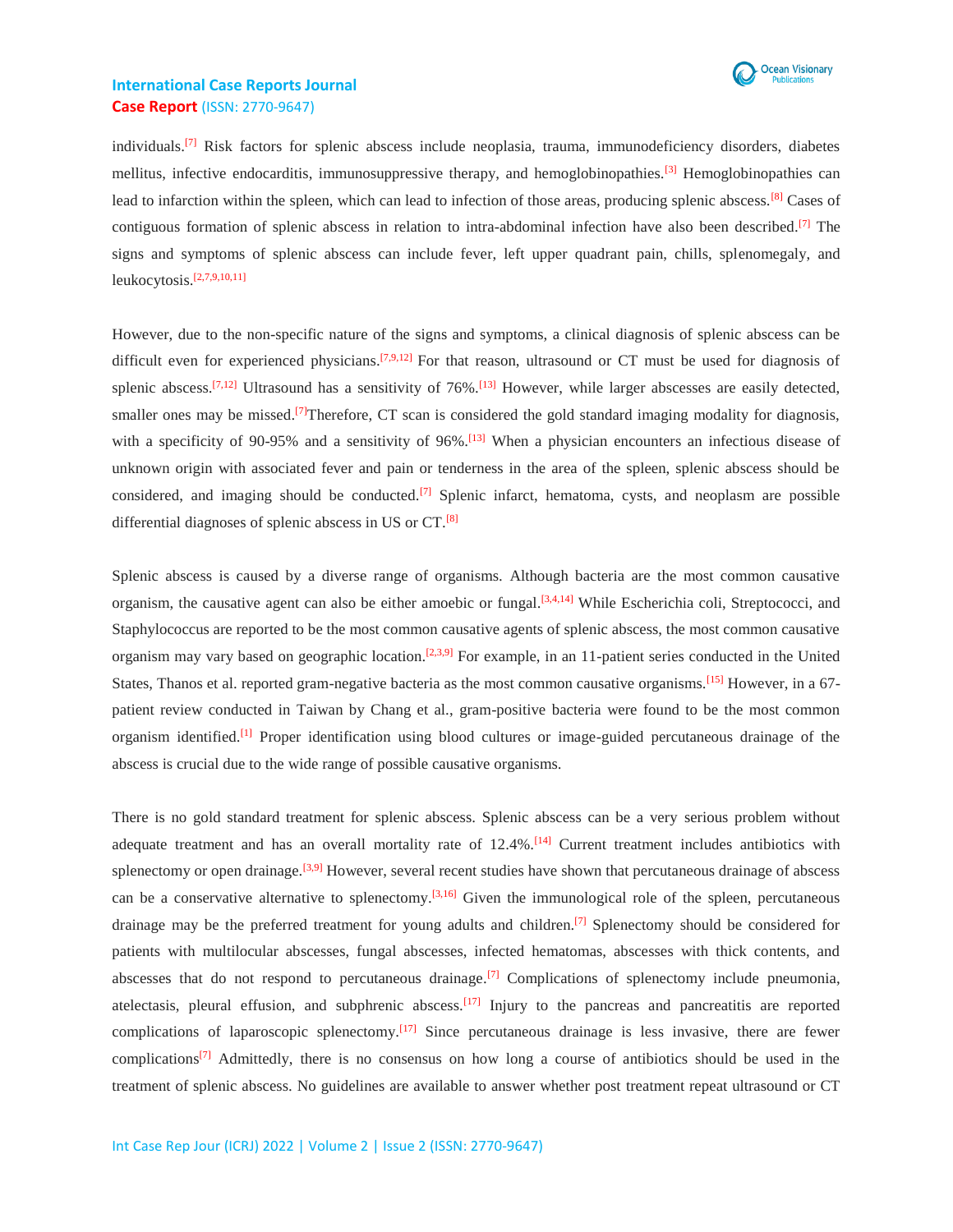

scan will provide an end goal to the treatment plan. Generally speaking, remittance of symptoms after 2-4 weeks of antibiotics is considered curative. However, our patient experienced a remittance of symptoms after each antibiotics course. It is possible that the nidus of this organism was able to survive in the spleen for a long period, only to reemerge after 4-5 years of dormancy. The fact that the organism and its sensitivity were similar is highly suggestive that the same organism was able to survive as nidus in the spleen for extensive periods.

## **CONCLUSION**

Although splenic abscess is rare, physicians should keep a high index of suspicion and use appropriate radiology workup to establish diagnosis. With advancement in interventional procedures, most abscesses can be treated with percutaneous drainage and antibiotics based on culture and sensitivities. Our case also raises concern that in rare cases, organisms can form a nidus leading to either a protracted or relapsing course. Whether a prolonged course of antibiotics would help get rid of this nidus remains unestablished.

#### **REFERENCES**

- 1. [Kuo-Chin Chang, Seng-Kee Chuah, Chi-Sin Changchien, Tung-Lung Tsai, Sheng-Nan Lu, Yi-Chun Chiu,](https://pubmed.ncbi.nlm.nih.gov/16489650/) et al. Clinical Characteristics [and Prognostic Factors of Splenic Abscess: A Review](https://pubmed.ncbi.nlm.nih.gov/16489650/) of 67 Cases in a Single Medical Center [of Taiwan. World J Gastroenterol. 2006;12\(3\):460-464.](https://pubmed.ncbi.nlm.nih.gov/16489650/)
- 2. [Brooks J, Ghaffari G. Aseptic Splenic Abscess as Precursory Extraintestinal Manifestation of Inflammatory](https://pubmed.ncbi.nlm.nih.gov/25276144/)  [Bowel Disease. Case Rep Med. 2014;2014:684231.](https://pubmed.ncbi.nlm.nih.gov/25276144/)
- 3. [Divyashree S, Gupta N. Splenic Abscess in Immunocompetent Patients Managed Primarily without](https://www.ncbi.nlm.nih.gov/pmc/articles/PMC5528801/)  [Splenectomy: A Series of 7 Cases. Perm J. 2017;21:16-139.](https://www.ncbi.nlm.nih.gov/pmc/articles/PMC5528801/)
- 4. [Ferraioli G, Brunetti E, Gulizia R, Mariani G, Marone P, Filice C. Management of Splenic Abscess: Report](https://pubmed.ncbi.nlm.nih.gov/19070526/)  [on 16 Cases from A Single Center. Int J Infect Dis. 2009;13\(4\):524-530.](https://pubmed.ncbi.nlm.nih.gov/19070526/)
- 5. [Odell KB, Gordon RS. Ruptured Splenic Abscess Secondary To Infectious Mononucleosis.](https://pubmed.ncbi.nlm.nih.gov/1514735/) Ann Emerg [Med. 1992;21\(9\):1160-1162.](https://pubmed.ncbi.nlm.nih.gov/1514735/)
- 6. [Chulay JD, Lankerani MR. Splenic Abscess. Report of 10 Cases and Review](https://pubmed.ncbi.nlm.nih.gov/973645/) of the Literature. The Am J [Med. 1976;61\(4\):513-522.](https://pubmed.ncbi.nlm.nih.gov/973645/)
- 7. [Gupta S, Hastir A, Mathur R, Singh O, Shukla S. Splenic Abscesses: Reports of Two Cases with Review](https://cyberleninka.org/article/n/306025) of [the Literature. Annals of Tropical Medicine and Public Health. 2012;5\(3\):273.](https://cyberleninka.org/article/n/306025)
- 8. [Piplani S, Ramakrishna, Nandi B, Ganjoo R, Madan R, Chander B. Two Cases of Salmonella Splenic](https://www.ncbi.nlm.nih.gov/pmc/articles/PMC4923292/)  [Abscess. Med J Armed Forces India. 2006;62\(1\):77-78.](https://www.ncbi.nlm.nih.gov/pmc/articles/PMC4923292/)
- 9. [Lee WS, Choi ST, Kim KK. Splenic Abscess: A Single Institution Study and Review](https://www.ncbi.nlm.nih.gov/pmc/articles/PMC3051211/) of the Literature. [Yonsei Med J. 2011;52\(2\):288-292.](https://www.ncbi.nlm.nih.gov/pmc/articles/PMC3051211/)
- 10. [Sarr MG, Zuidema GD. Splenic Abscess--Presentation, Diagnosis, and Treatment. Surgery. 1982;92:480-](https://pubmed.ncbi.nlm.nih.gov/7112399/) [485.](https://pubmed.ncbi.nlm.nih.gov/7112399/)